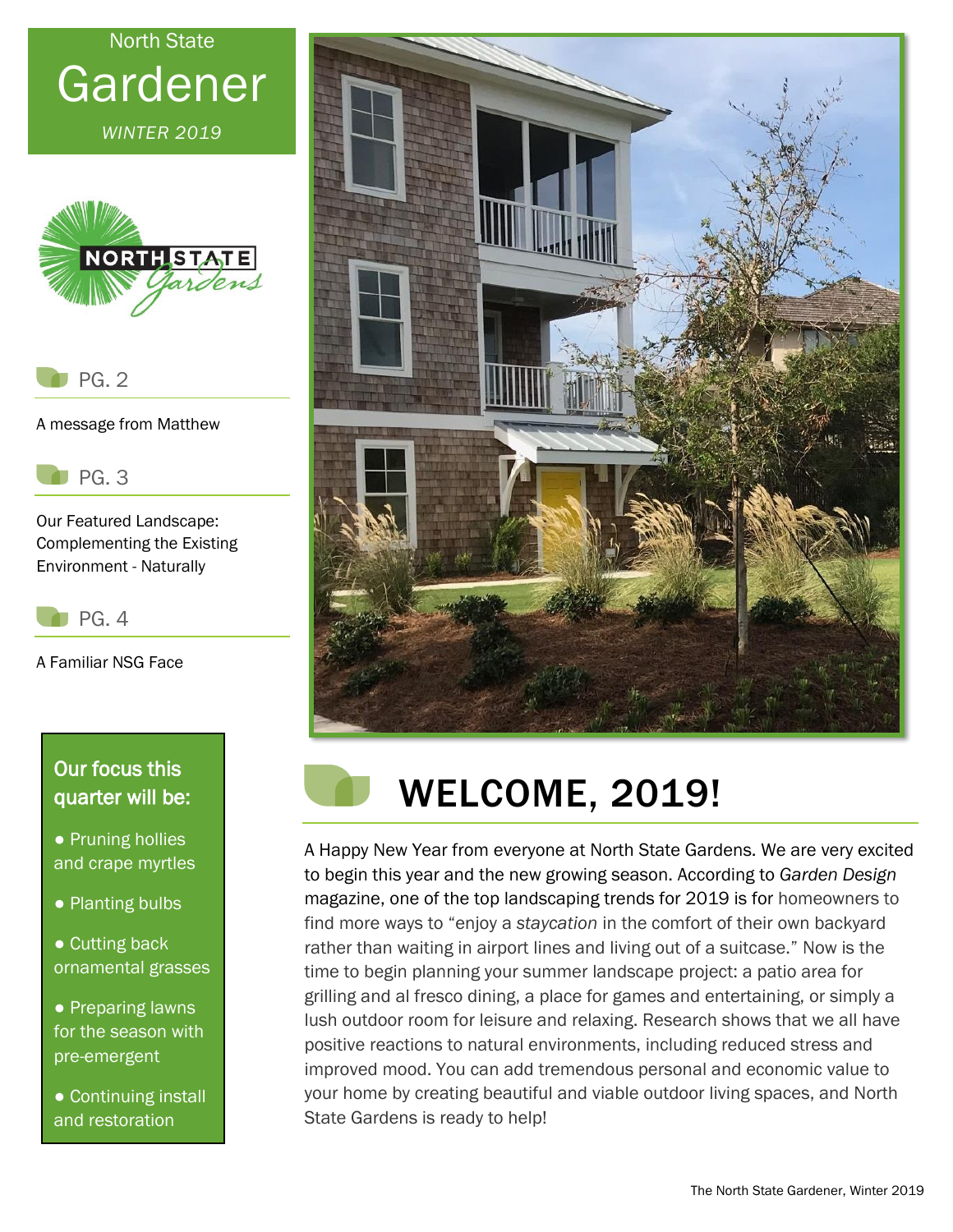



The beginning of a new year is always a good time to reflect and also to look forward. When we remember 2018, the weather will be our first thought. What a wild ride, starting with record low temperatures along with snow and ice in January, record rainfall, and of course Hurricane Florence in September.

The amount of rain we experienced in the Cape Fear region is truly astonishing. Our total rainfall of 102.4 inches blew away our previous record set in 1877 by 18.75 inches! Even without the hurricane which dumped over 23 inches, this was the fourth wettest year on record. From a horticultural standpoint, too much

water can cause as many problems as not enough water. We experienced more severe weed problems than usual and also disease problems in shrubs and turf - especially St. Augustine grass.

On a positive note, 2018 was also significant for some great additions to our staff at North State Gardens. I don't think I have ever looked to spring with more confidence that we will meet our customer service goals. That being said, PLEASE contact us with your requests for spring work as early as possible! We want to have everyone's storm damage repaired and your landscapes looking good for the upcoming season.

As we mentioned on page 1, many homeowners are beginning to use the outside of their homes as extensions to overall living space, creating luxurious custom environments perfect to enjoy at their own pace. Some methods we use to create this outdoor experience include keeping trees and shrubs pruned and healthy, installing a quality irrigation system, creating hardscape pathways and 'destination spaces' such as a fire or water feature, planting an outdoor kitchen garden for those who love to cook, and installing strategic outdoor lighting to illuminate the new space for use well into the warmer late-spring evenings. Let us know your thoughts; we'd love to help you plan your next project.

Speaking of the upcoming season, we are expanding our successful Turf Geeks program this year. Our results in 2018 made a believer out of me, and I encourage all of you with lawns to consider trying the Turf Geeks method. There is an increased cost the first year, but over time this will be a money-saving technology. You will have a healthier, more beautiful lawn as well. Improved soil fertility makes the grass grow and makes thin spots fill in resulting in a lush lawn and eliminating the need for re-sodding every few years. I feel that this approach is a must for sustainably growing a healthy lawn in our coastal soils.

In this issue, we will be featuring a residential landscape project at Figure Eight Island. The homeowners wanted a low-maintenance and low-key landscape utilizing native plants and also an ecological permeable pavement parking area. This quarter, we also feature our Maintenance Manager and NSG fixture, Ben Kennedy.

So, hello 2019. And as always, thank you for your continuing support.

Matthew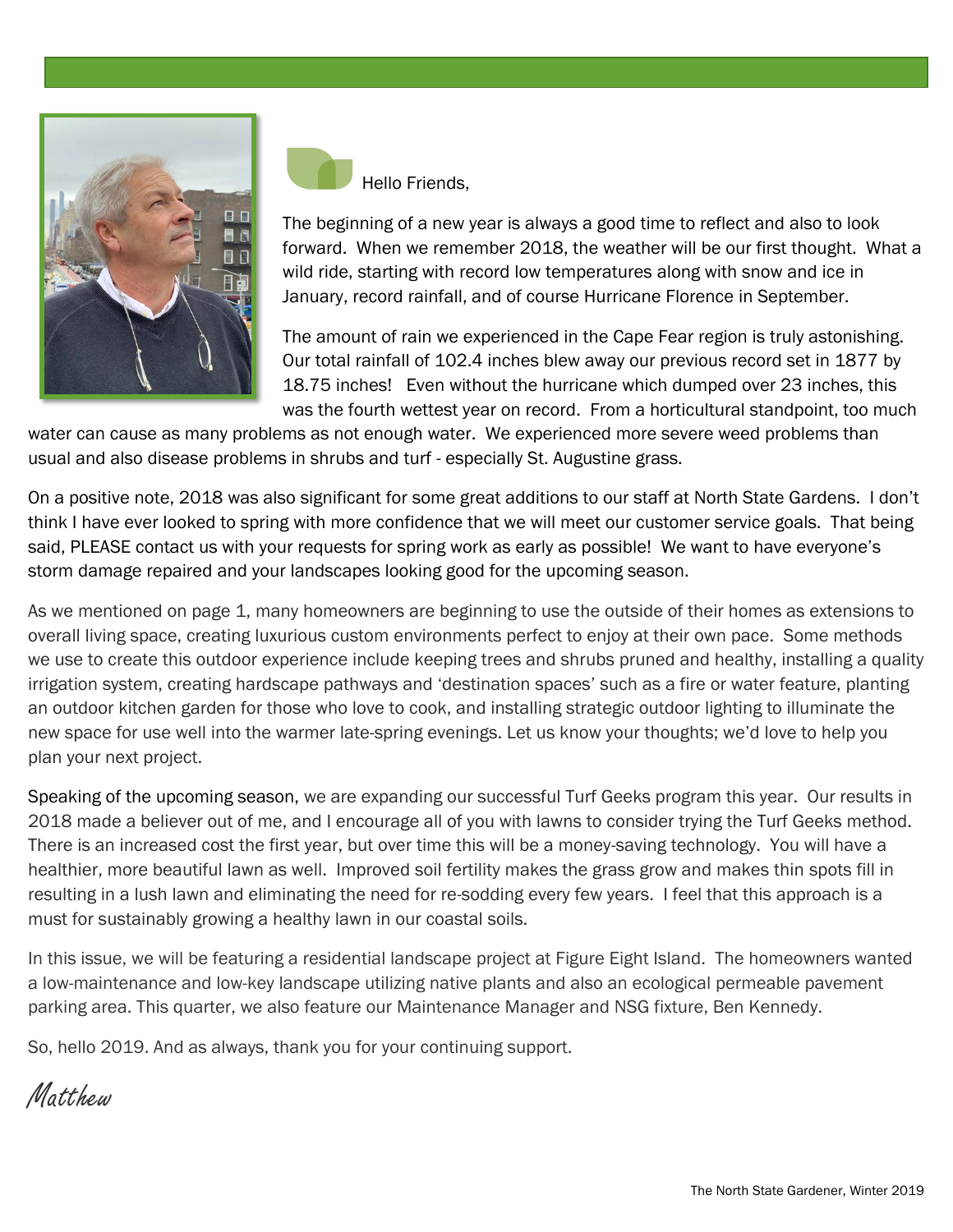





#### AN ENVIRONMENTALLY CONSCIOUS LANDSCAPE

 The feature project this quarter is a new marsh-front residence at Figure Eight Island. Our environmentally conscious clients wanted a lowmaintenance and simple landscape utilizing mostly native plants. One goal of the design is for the landscape to fit into and complement the natural environment and not compete with it.

We utilized such native plants as Live Oak, Yaupon Holly, Wax Myrtle, and *Spartina patens* as main features. The *Spartina patens*, or Saltmeadow Cordgrass, forms a "coastal meadow' that once established flourishes with little or no inputs of water, fertilizer, or labor. This native grass stabilizes the soil and fills large areas economically that would otherwise grow up in weeds or require mulching annually.

Another ecological feature of the project is a pervious pavement parking area, seen to the left. The client could have chosen to use an impervious material, but their commitment to the environment was enough to justify the extra expense. In this case, we used Turfstone which will be covered by turf eventually and look like part of the lawn.



As you can see from the before picture (bottom left), we had a blank slate to work with, and I am very pleased with the clean and simple result!